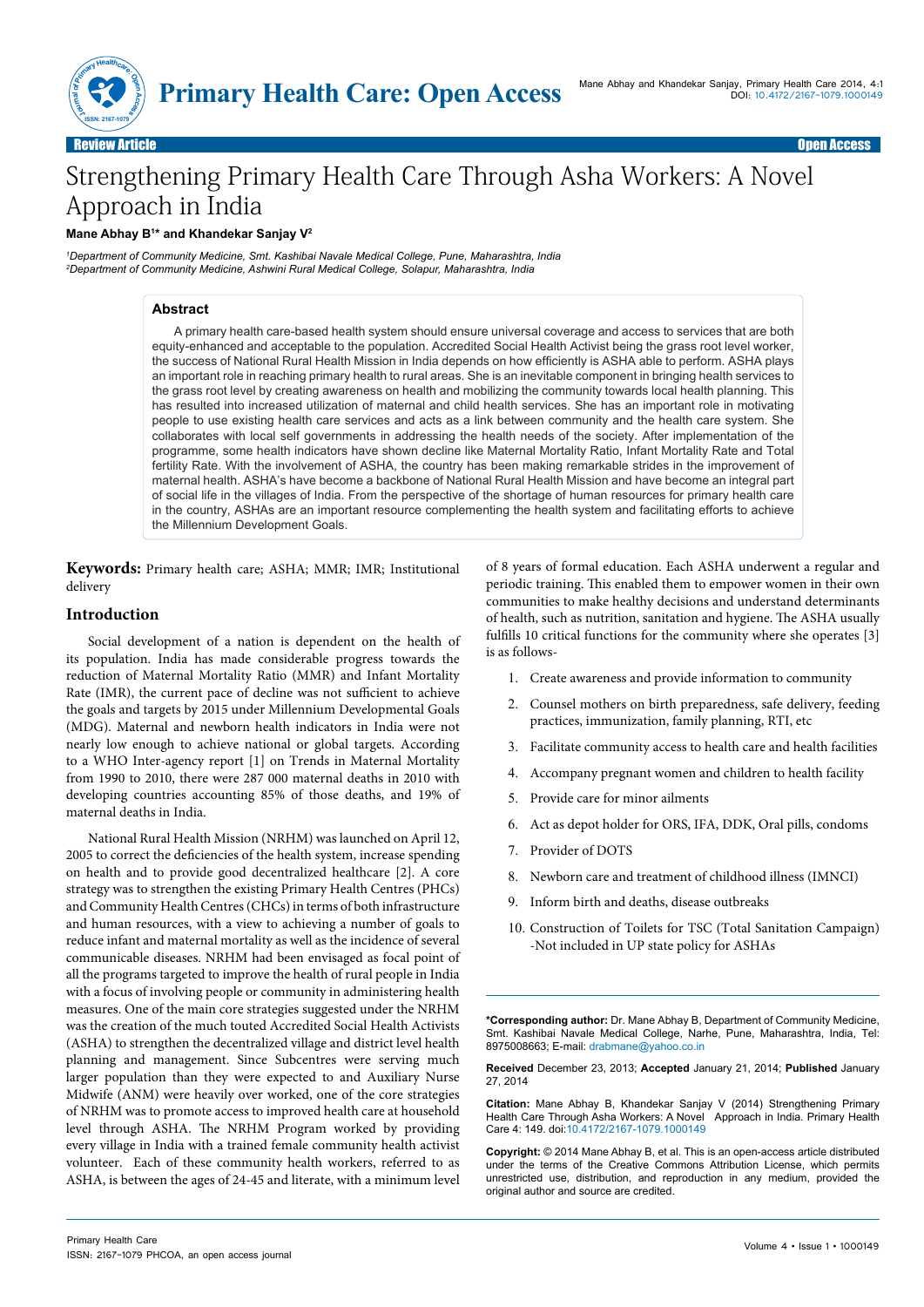The health focus for ASHAs is diverse but all related to women's health and maternal health. For example, each ASHA was adequately prepared to provide advice on labor and delivery, breast-feeding, immunizations, contraception, prevention of common infections, and care for newborns and young children. They are also a resource for tangible items like oral rehydration therapy (ORT), iron folic acid tablets, and contraceptive materials, items that are invaluable to newborn and child health, maternal health, and family planning methods. Although each ASHA is working on a volunteer basis, there are incentives for positive health indicators. For example, for each woman who delivers a child in a hospital, the ASHA is reimbursed 600 Rupees (\$11.70 USD); the mother who delivers at a hospital is reimbursed 1400 Rupees (\$27.30 USD). There are also incentives for getting children timely and complete immunization. The involvement of ASHA has strengthened the primary health care in India by addressing the key issues of health disparity by keeping in mind the following principles of primary health care-

## **Equitable distribution**

The availability of manpower is one of the important prerequisite for the efficient functioning of the Rural Health services. As of 2012, 3.8% of the Sub Centers were without a Female Health Worker / ANM and 51.6% Sub Centers were without a Male Health Worker. 2.7% Subcentres were without Female Health Worker / ANM as well as Male Health Worker [4]. Hence one ASHA was chosen for every village with a population of 1000 to act as the interface between the community and the public health system and was accountable to the Gram Panchayat (Local Self Government). At present the number of ASHA workers recruited is more than 0.8 million [5] as shown in Figure 1. The NRHM's ASHA workers made significant contributions to expanding access to healthcare in rural and poor communities across India [6]. To address the challenge of accessibility and provision of health services in geographically difficult areas, ASHA plus programme was initiated with flexible population coverage. Definite improvement was seen in the distant and underserved villages in the areas of early registration of pregnancy, antenatal care, and institutional delivery, as per the rapid assessment results from Uttarakhand, India [7]. A study conducted by the Columbia University in 4 states in India [8] indicates that, an ASHA in UP covers approximately 23 households per week. Hence the primary health care is made accessible and available to the rural areas by these ASHA workers.

## **Community participation**

ASHA workers were selected from the village in which she stays with a formal education upto 8<sup>th</sup> class by the selection committee. She is part of the community in which she will be working follows one of the principles of primary health care as community participation. She was given an induction training of 23 days in sessions with periodic trainings. Selected from the village itself and accountable to it, the ASHAs serve as a liaison between the community and the public health system [9].

## **Inter-sectoral co-ordination**

All ASHAs are involved in the Village Health and Sanitation Committee of the Panchayat either as members or as special invitees (depending on the practice adopted by the State). ASHAs may coordinate with Gram Panchayat in developing the village health plan. They are coordinating with the anganwadi worker to complete the village health register. She is organizing monthly health and nutrition days in co-ordination with the anganwadi worker and ANM.



## **Performance evaluation of ASHA workers**

Many evaluations have been done on the performance of ASHA workers that unanimously observed the role of them in strengthening the primary health care in India [10,11]. After the introduction of ASHA workers under the NRHM from 2005 to 2006 in India, utilization of healthcare services at the peripheral level has improved [12]. According to a report released by the State Institute of Health & Family Welfare, Rajasthan, ASHA workers have brought an increase of 80.7% in institutional deliveries [13]. In a rapid appraisal of the ASHA scheme in Uttar Pradesh [14], it was observed that 70% of institutional deliveries were motivated and facilitated by the ASHA's. Review of preliminary evidence suggests that ASHA's have played a critical role in improving delivery of targeted services, and ultimately in health outcomes. For example, a 2008 United Nations Population Fund (UNFPA) assessment of the NRHM programme [15] in Bihar, Madhya Pradesh, Orissa, Rajasthan, and Uttar Pradesh revealed that institutional delivery rates had increased from about 12 percent in 1992-93 to about 55 percent in 2008. The increase in number of institutional deliveries is also shown in Figure 1. According to another study [16] linking ASHAs to maternal and infant care (including the attendance of home deliveries, caring for the infant at birth, conducting home visits and supporting mothers in newborn care, monitoring the newborns, and managing newborn sicknesses), the neonatal mortality rate declined about 70 percent between 1993 and 2003 in comparison to control areas [14]. In a study conducted in Uttar Pradesh observed that 59% of the immunization activities were facilitated by ASHA workers. In another study [17] from Jharkhand, 93.8% of ASHA workers advised parents of malnourished children to take them daily to the Anganwadi Centre. In a study by Singh et al. [18] found that ASHA's were able to connect and convince women to utilize antenatal and postnatal services. The study from Kerala [19] showed that ASHAs were involved in the Gramsabhas for decisions related to the health needs of the community. ASHAs role is commendable in addressing the local health needs and making policy level changes in the local self Governments. ASHA workers also worked towards strengthening eye health care and education in the area of Bhagalpur District of Bihar [20]. A new scheme was recently launched to incentivize ASHA for providing Home Based Newborn Care in which they will make home visits to all newborns according to specified schedule up to 42 days of life.

Page 2 of 3